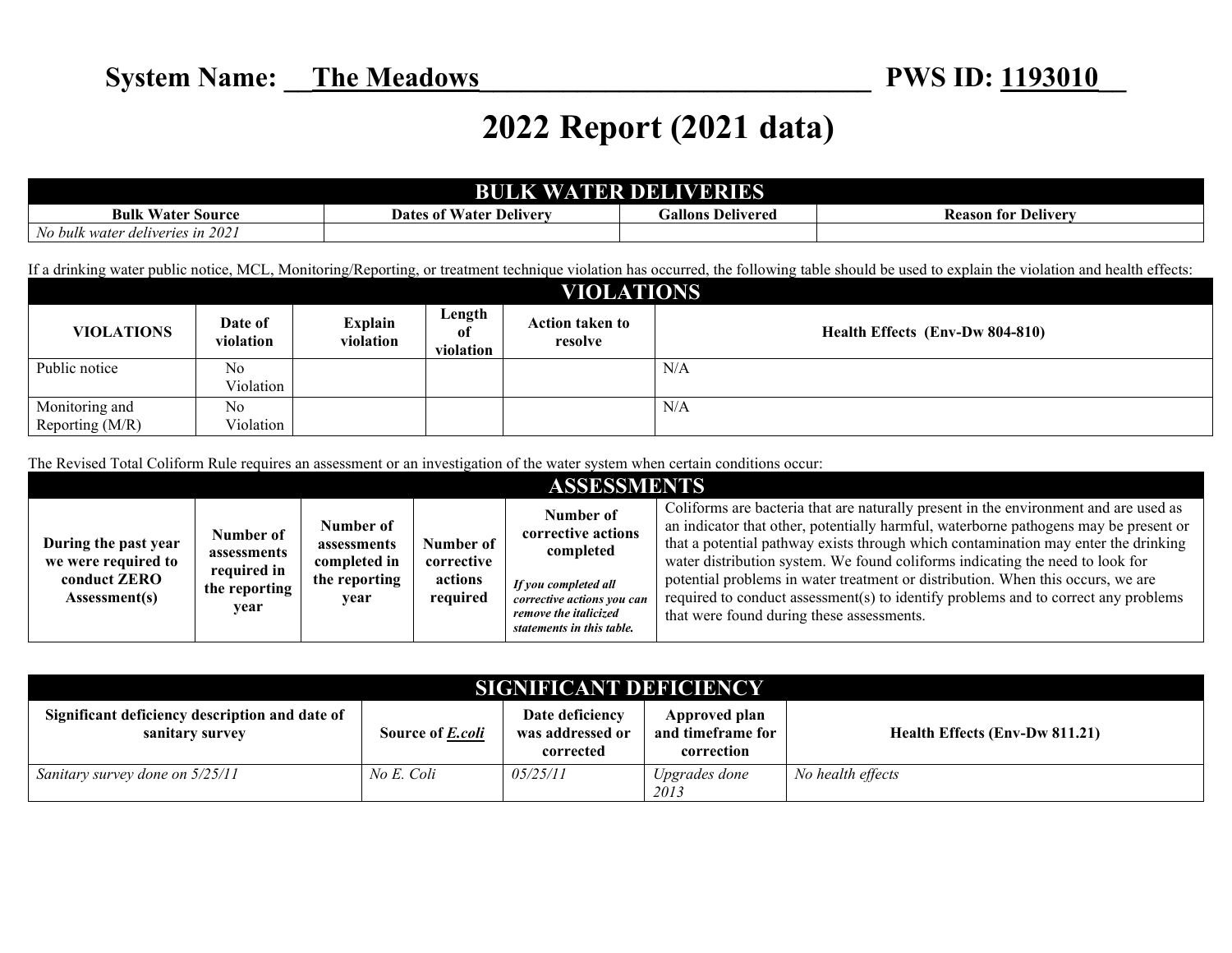\*The value must be reported as whole number, see Env-Dw 811, Appendix B for conversions:

|                        | The value must be reported as whole humber, see Emy D w 0.11, Teppendix D for conversions.<br><b>LEAD AND COPPER</b> |                                                     |          |                           |                     |                                                                                                                       |                                                                                                                                                                                                                                                                                                                                                                                                                                                                                                                                                                                                                                                                                                                                                                                                                                                                                                                                                                  |  |  |  |
|------------------------|----------------------------------------------------------------------------------------------------------------------|-----------------------------------------------------|----------|---------------------------|---------------------|-----------------------------------------------------------------------------------------------------------------------|------------------------------------------------------------------------------------------------------------------------------------------------------------------------------------------------------------------------------------------------------------------------------------------------------------------------------------------------------------------------------------------------------------------------------------------------------------------------------------------------------------------------------------------------------------------------------------------------------------------------------------------------------------------------------------------------------------------------------------------------------------------------------------------------------------------------------------------------------------------------------------------------------------------------------------------------------------------|--|--|--|
| Contaminant<br>(Units) | Action<br>Level                                                                                                      | 90 <sup>th</sup><br>percentile<br>sample<br>value * | Date     | # of sites<br>above<br>AL | Violation<br>Yes/No | <b>Likely Source of</b><br>Contamination                                                                              | <b>Health Effects of Contaminant</b>                                                                                                                                                                                                                                                                                                                                                                                                                                                                                                                                                                                                                                                                                                                                                                                                                                                                                                                             |  |  |  |
| Copper<br>(ppm)        | 1.3                                                                                                                  | 0.015                                               | 11/03/21 | $\theta$                  | No                  | Corrosion of<br>household plumbing<br>systems; erosion of<br>natural deposits;<br>leaching from wood<br>preservatives | Copper is an essential nutrient, but some people who drink water containing copper<br>in excess of the action level over a relatively short amount of time could experience<br>gastrointestinal distress. Some people who drink water containing copper in excess of<br>the action level over many years could suffer liver or kidney damage. People with<br>Wilson's Disease should consult their personal doctor.                                                                                                                                                                                                                                                                                                                                                                                                                                                                                                                                              |  |  |  |
| Lead<br>(ppb)          | 15                                                                                                                   | 0.000                                               | 11/03/21 | $\theta$                  | No                  | Corrosion of<br>household plumbing<br>systems, erosion of<br>natural deposits                                         | (15 ppb in more than 5%) Infants and young children are typically more vulnerable to<br>lead in drinking water than the general population. It is possible that lead levels at<br>your home may be higher than at other homes in the community as a result of<br>materials used in your home's plumbing. If you are concerned about elevated lead<br>levels in your home's water, you may wish to have your water tested and flush your<br>tap for 30 seconds to 2 minutes before using tap water. Additional information is<br>available from the Safe Drinking Water Hotline (800-426-4791).<br>(above 15 ppb) Infants and children who drink water containing lead in excess of the<br>action level could experience delays in their physical or mental development.<br>Children could show slight deficits in attention span and learning abilities. Adults<br>who drink this water over many years could develop kidney problems or high blood<br>pressure. |  |  |  |

\*If applicable report average and range and date sampled if prior to the reporting year. Level detected must be reported as whole number, see Env-Dw 811, Appendix B for conversions:

| DETECTED WATER QUALITY RESULTS                                |                              |     |             |                                   |                                                                                                                    |                                                                                                                                                                                                                                                                                                                                                                                                                                                                                                                                                                                                                                                                                                                                                                       |  |  |  |
|---------------------------------------------------------------|------------------------------|-----|-------------|-----------------------------------|--------------------------------------------------------------------------------------------------------------------|-----------------------------------------------------------------------------------------------------------------------------------------------------------------------------------------------------------------------------------------------------------------------------------------------------------------------------------------------------------------------------------------------------------------------------------------------------------------------------------------------------------------------------------------------------------------------------------------------------------------------------------------------------------------------------------------------------------------------------------------------------------------------|--|--|--|
| Contaminant<br>(Units)                                        | Level<br>Detected*           | MCL | <b>MCLG</b> | <b>Violation</b><br><b>YES/NO</b> | <b>Likely Source of</b><br>Contamination                                                                           | <b>Health Effects of Contaminant</b>                                                                                                                                                                                                                                                                                                                                                                                                                                                                                                                                                                                                                                                                                                                                  |  |  |  |
| Microbiological Contaminants: No Microbiological Contaminants |                              |     |             |                                   |                                                                                                                    |                                                                                                                                                                                                                                                                                                                                                                                                                                                                                                                                                                                                                                                                                                                                                                       |  |  |  |
| <b>Radioactive Contaminants</b>                               |                              |     |             |                                   |                                                                                                                    |                                                                                                                                                                                                                                                                                                                                                                                                                                                                                                                                                                                                                                                                                                                                                                       |  |  |  |
| Combined<br>Radium $226 +$<br>$228$ (pCi/L)                   | 0.9 Well 001<br>0.8 Well 002 | 5   | $\theta$    | N <sub>0</sub>                    | Erosion of natural<br>deposits                                                                                     | Some people who drink water containing radium 226 or 228 in excess of the MCL<br>over many years may have an increased risk of getting cancer.                                                                                                                                                                                                                                                                                                                                                                                                                                                                                                                                                                                                                        |  |  |  |
| <b>Inorganic Contaminants</b>                                 |                              |     |             |                                   |                                                                                                                    |                                                                                                                                                                                                                                                                                                                                                                                                                                                                                                                                                                                                                                                                                                                                                                       |  |  |  |
| Arsenic<br>(ppb)                                              | 0.0017<br>09/14/2020         | 10  | $\theta$    | N <sub>0</sub>                    | Erosion of natural<br>deposits; runoff from<br>orchards; runoff from<br>glass and electronics<br>production wastes | (5 ppb through 10 ppb) While your drinking water meets EPA's standard for arsenic, it<br>does contain low levels of arsenic. EPA's standard balances the current understanding<br>of arsenic's possible health effects against the costs of removing arsenic from drinking<br>water. EPA continues to research the health effects of low levels of arsenic, which is a<br>mineral known to cause cancer in humans at high concentrations and is linked to other<br>health effects such as skin damage and circulatory problems.<br>(above 10 ppm) Some people who drink water containing arsenic in excess of the MCL<br>over many years could experience skin damage or problems with their circulatory<br>system, and may have an increased risk of getting cancer. |  |  |  |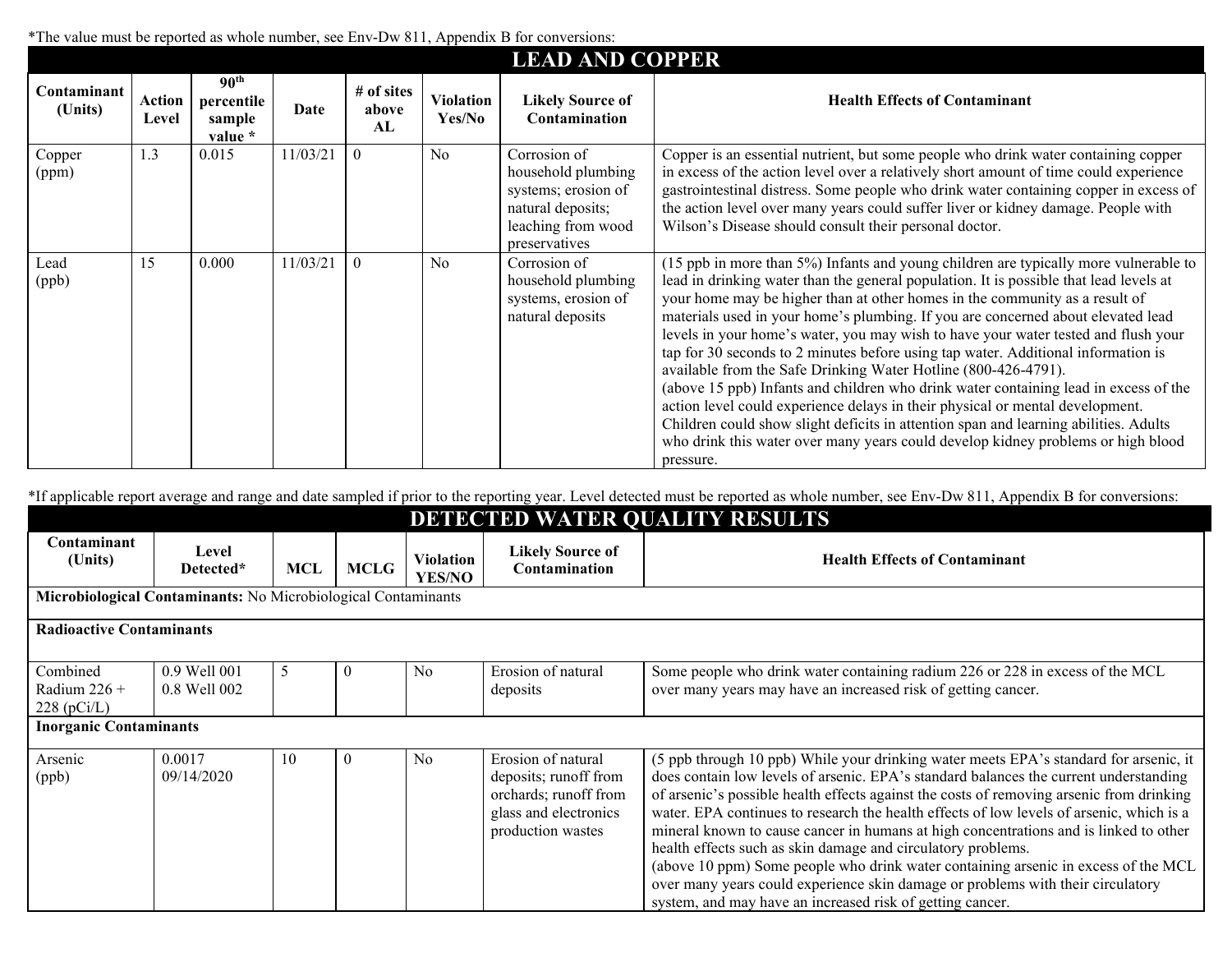| <b>Barium</b><br>(ppm)            | 0.0160<br>09/14/20                                                                                                                                                                                                  | 2              | $\overline{2}$ | No | Discharge of drilling<br>wastes; discharge from<br>metal refineries;<br>erosion of natural<br>deposits                                      | Some people who drink water containing barium in excess of the MCL over many<br>years could experience an increase in their blood pressure.                                                                                                                                                                                                                                                                                                                                                                                                                                                                                                                    |  |  |
|-----------------------------------|---------------------------------------------------------------------------------------------------------------------------------------------------------------------------------------------------------------------|----------------|----------------|----|---------------------------------------------------------------------------------------------------------------------------------------------|----------------------------------------------------------------------------------------------------------------------------------------------------------------------------------------------------------------------------------------------------------------------------------------------------------------------------------------------------------------------------------------------------------------------------------------------------------------------------------------------------------------------------------------------------------------------------------------------------------------------------------------------------------------|--|--|
| Fluoride<br>(ppm)                 | $0.30$ MG/L<br>09/14/20                                                                                                                                                                                             | $\overline{4}$ | 4              | No | Erosion of natural<br>deposits; water<br>additive which<br>promotes strong teeth;<br>discharge from<br>fertilizer and<br>aluminum factories | Some people who drink water containing fluoride in excess of the MCL over many<br>years could get bone disease, including pain and tenderness of the bones. Fluoride in<br>drinking water at half the MCL or more may cause mottling of children's teeth, usually<br>in children less than nine years old. Mottling also known as dental fluorosis, may<br>include brown staining and/or pitting of the teeth, and occurs only in developing teeth<br>before they erupt from the gums.                                                                                                                                                                         |  |  |
| Nitrate<br>(as Nitrogen)<br>(ppm) | 0.16<br>10/04/21                                                                                                                                                                                                    | 10             | 10             | No | Runoff from fertilizer<br>use; leaching from<br>septic tanks, sewage;<br>erosion of natural<br>deposits                                     | (5 ppm through 10ppm) Nitrate in drinking water at levels above 10 ppm is a health<br>risk for infants of less than six months of age. High nitrate levels in drinking water can<br>cause blue baby syndrome. Nitrate levels may rise quickly for short periods of time<br>because of rainfall or agricultural activity. If you are caring for an infant, you should<br>ask for advice from your health care provider.<br>(Above 10 ppm) Infants below the age of six months who drink water containing<br>nitrate in excess of the MCL could become seriously ill and, if untreated, may die.<br>Symptoms include shortness of breath and blue baby syndrome. |  |  |
| Nitrite<br>(as Nitrogen)<br>(ppm) | ND.<br>10/04/21                                                                                                                                                                                                     |                |                | No | Runoff from fertilizer<br>use; leaching from<br>septic tanks, sewage;<br>erosion of natural<br>deposits                                     | Infants below the age of six months who drink water containing nitrite in excess of the<br>MCL could become seriously ill, and if untreated, may die. Symptoms include<br>shortness of breath and blue baby syndrome.                                                                                                                                                                                                                                                                                                                                                                                                                                          |  |  |
|                                   | Synthetic Organic Contaminants including Pesticides and Herbicides: No Synthetic Organic Contaminants including Pesticides and Herbicides<br><b>Volatile Organic Contaminants: No Volatile Organic Contaminants</b> |                |                |    |                                                                                                                                             |                                                                                                                                                                                                                                                                                                                                                                                                                                                                                                                                                                                                                                                                |  |  |

<sup>\*</sup>If applicable report average and range and date sampled if prior to the reporting year. Level detected must be reported as whole number, see Env-Dw 811, Appendix B for conversions:

| <b>SECONDARY CONTAMINANTS</b>   |                       |                |                                    |             |                                                         |  |  |  |
|---------------------------------|-----------------------|----------------|------------------------------------|-------------|---------------------------------------------------------|--|--|--|
| <b>Secondary MCLs</b><br>(SMCL) | <b>Level Detected</b> | Date           | Treatment<br>technique<br>(if any) | <b>SMCL</b> | Specific contaminant criteria and reason for monitoring |  |  |  |
| Chloride (ppm)                  | 16                    | $09/14/20$ N/A |                                    | 250         | Wastewater, road salt, water softeners, corrosion       |  |  |  |
| $\gamma$ (ppm)                  | ND                    | $09/14/20$ N/A |                                    | 0.3         | Geological                                              |  |  |  |
| Manganese (ppm)                 | ND                    | $09/14/20$ N/A |                                    | 0.05        | Geological                                              |  |  |  |
| pH                              | 7.89                  | $09/14/20$ N/A |                                    | $6.5 - 8.5$ | Precipitation and geology                               |  |  |  |
| Sodium (ppm)                    | 8.34 MG/L             | $09/14/20$ N/A |                                    | 250         | We are required to regularly sample for sodium          |  |  |  |
| Sulfate (ppm)                   | 8.6                   | $09/14/20$ N/A |                                    | 250         | Naturally occurring                                     |  |  |  |
| $\text{Zinc (ppm)}$             | ND                    | $09/14/20$ N/A |                                    |             | Galvanized pipes                                        |  |  |  |

## **ADDITIONAL TESTING**